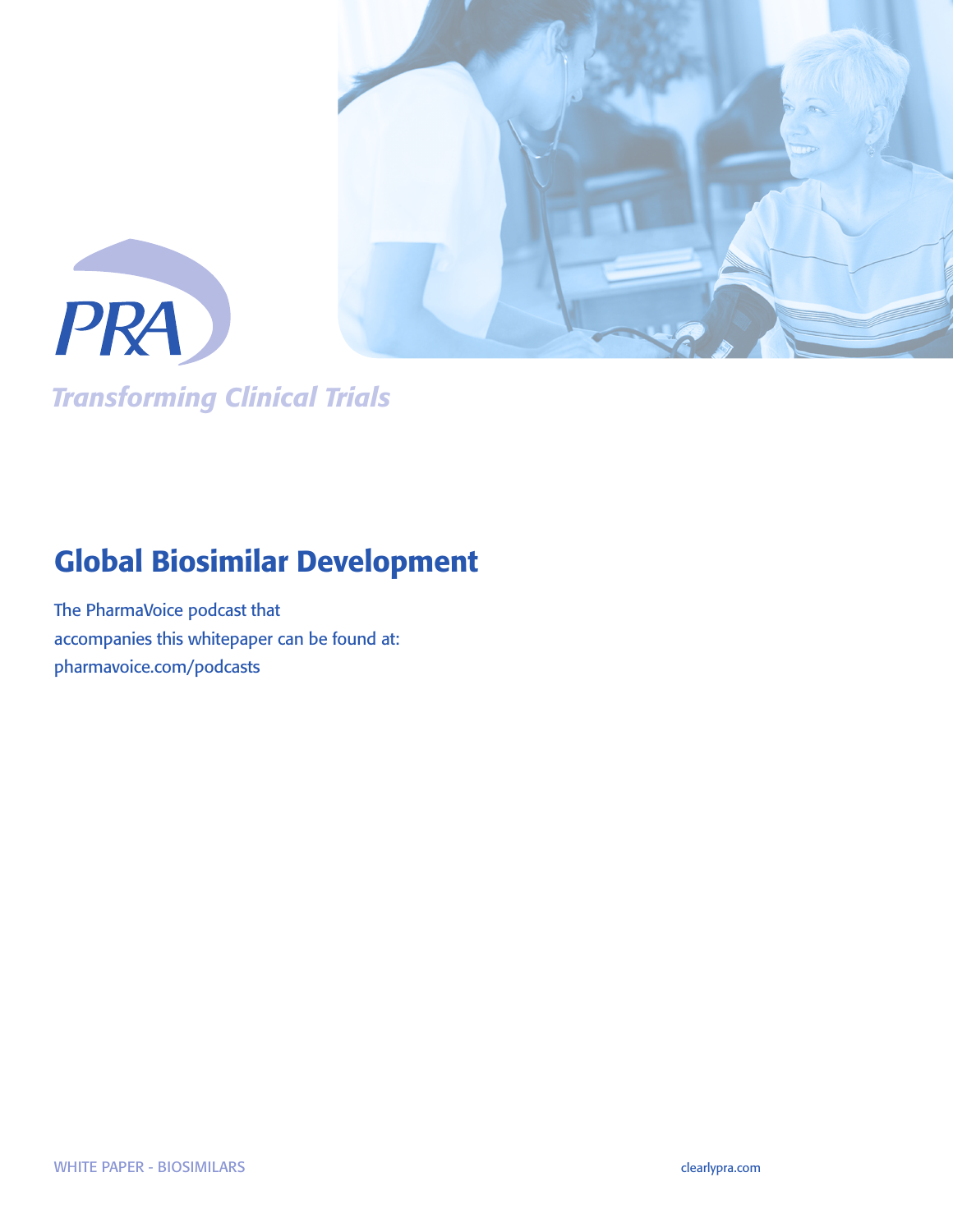### **TERMINOLOGY**

Many terms have been used to describe copy biologics: "follow-on biologics", "subsequent entry biologic", "similar biotherapeutic product", "similar biological medicinal product", "biogeneric", "non-innovator biologic" and "biosimilars". Not all copy biologics are biosimilars, but all biosimilars are copy biologics.

Biosimilars, by definition, are copy Biologics with a clear and effective regulatory route of approval that requires comparability studies at all stages of development: quality, non-clinical and clinical. The comparability studies required for comparing the innovator reference product and the potential biosimilar product are crucial for the regulatory process and guarantee the quality and clinical performance of the biosimilar.

Unfortunately, inconsistency in nomenclature used for biosimilars has led to confusion in referring to some products. The confusion over terminology is not just a potential concern for patient safety and efficacy, but also can lead to misconceptions which arise from misleading published reports on apparent problems with biosimilars. Several examples of this have already occurred.

A case of pure red cell aplasia (PRCA) in an end-stage renal disease patient associated with induction of antibodies to administered erythropoietin (EPO) was described in India<sup>1</sup>. The patient had received the EPO product Wepox (Wockhardt Limited, India) which is referred to as a follow-on product. In the paper the authors state that in Europe, follow-on EPOs are also referred to as biosimilar EPOs. However, there is no evidence that this product has been approved using the comparability approach required in the EU for biosimilarity and described in the WHO and other guidelines. This is, in fact, unlikely as the Indian Regulatory process does not include biosimilars (up to very recently with the new guidelines) and approves noninnovator products based on a stand-alone system<sup>2</sup>. Thus the product Wepox, which is not a biosimilar and should not be described as such, clearly misleads the reader by using incorrect terminology.

Another serious example of misuse of terminology in a publication appeared with the alarming title "Biosimilar recombinant human erythropoietin induces the production of neutralizing antibodies"3. This paper describes loss of response to EPO in a number of patients being treated with what are called biosimilar EPOs in Thailand. These products were produced in Argentina, China, India and South Korea, and 14 different such products approved for use in Thailand. None of these products were really biosimilars as all were approved using the process employed for chemical generics, i.e. no comparison with originator product was conducted.

#### RECENT BIOSIMILAR REGULATORY UPDATE

The most important recent development has been in the US; the legislative route creating biosimilars for the US market was created by the enacted healthcare reform law, the Patient Protection and Affordable Care Act (PPAC Act), signed into law in March 2010. Among other changes, the PPAC Act amends the Public Health Service Act (PHS Act) to create an abbreviated approval pathway for biological products that are demonstrated to be "highly similar" (biosimilar) to or "interchangeable" with an FDA-approved biological product; Also in the PPAC Act, there is a provision demanding that individuals should take personal responsibility for paying for their healthcare by obtaining health insurance or pay a fine. The latter was legally challenged as unconstitutional, and on 28 June 2012 the US Supreme Court ruled in favour of the bulk of the PPAC Act, meaning that the biosimilars pathway, which is part of the act, is now also safe. The decision removes any hesitation biosimilar manufacturers may have had in using the Biologics Price Competition and Innovation Act of 2009 (BPCIA) due to the

- 1 Keithi-Reddy SR, Kandasamy S, Singh AK. Pure red cell aplasia due to follow-on epoetin. *Kidney Int.* 2008;74:1617-22.
- 2 Malhotra H. Biosimilars and non-innovator biotherapeutics in India: an overview of the current situation. *Biologicals.* 2011;39:321-4.
- 3 Praditpornsilpa K, Tiranathanagul K, Kupatawintu P, Jootar S, Intragumtornchai T, Tungsanga K, Teerapornlertratt T, Lumlertkul D, et al. Biosimilar recombinant human erythropoietin induces the production of neutralizing antibodies. *Kidney Int.* 2011;80:88-92.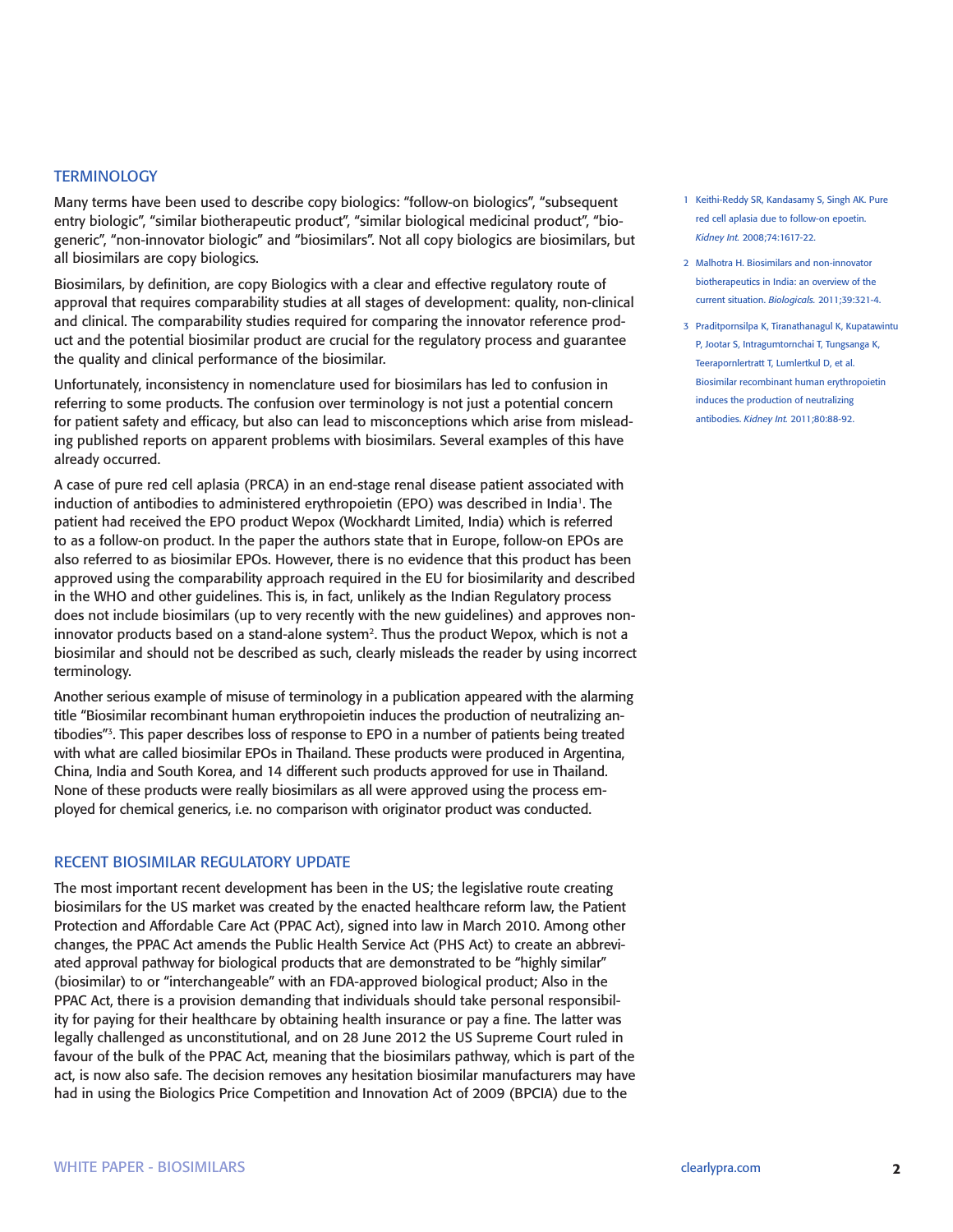uncertainty of its survival. With the biosimilars framework intact, efforts to shape the implementation of the pathway will certainly follow.

Other important development is the release of the adopted guideline on "Similar biological medicinal products containing monoclonal antibodies—non-clinical and clinical issues: EMA/ CHMP/BMWP/403543/2010" in the EU in June 2012 with an effective date of 1 Dec 2012. This is a very important step in the development of biosimilar monoclonals; at one point several years ago, it was questionable whether we could have biosimilars for such complex molecules. Not only that, we have a clear regulatory pathway for monoclonals, but during the development, several issues were highlighted and resulted in the re-evaluation of existing guidelines to provide further clarifications with anticipated benefit for industry and assessors of biosimilar products. These include the selection of relevant species for non-clinical studies, need for clinical equivalence studies vs. non-inferiority and the possibility to extrapolate to other indications.

In the rest of the world, the latest exciting development is the release of national guidelines on the development of similar biologics in India in June 2012. Presently, several organisations are actively engaged in manufacturing and marketing similar biologics in India. So far, these similar biologics were approved by Review Committee on Genetic Manipulation (RCGM) and Central Drugs Standard Control Organization (CDSCO) using an abbreviated version of the pathway applicable to new drugs on a case-by-case basis. Since there are several such products under development in India, both regulatory agencies considered the need to publish a clear regulatory pathway outlining the requirements to ensure comparable safety, efficacy and quality of a similar biologic to an authorised reference biologic. Based on demonstration of similarity in the comparative assessment, a similar biologic may require reduced preclinical and clinical data package as part of submission for market authorisation.

#### REFERENCE PRODUCT

In order to be cost-effective, a biosimilar product need to access global markets based on a single development programme that meets the requirements of all markets. In the EU the overarching EMA guideline for "Similar biological medicinal products" CHMP/437/04 states that "The chosen reference medicinal product must be a medicinal product authorised in the Community, on the basis of a complete dossier in accordance with the provisions of Article 8 of Directive 2001/83/EC, as amended." So far "authorised in the community" has been interpreted as sourced in the EU as well. It was also believed that to change this will require legislative changes in each EU country, which can take a very long time and can be prohibitive.

On 26 June 2012 the EU commission agreed new change to the overarching EMA guideline on biosimilars, CHMP/437/04, which will incorporate changes to the wording to allow sourcing outside the EU without lengthy legislative process. Wording changes will make it clear that it has to be licensed in the EU but not necessarily sourced. It is expected that this will be completed by end of year 2012, but sponsors are encouraged to discuss with EMA before the official change is made. There will also be a need to consider bridging studies to bridge data from a reference product from outside the EU with the product within the EU.

The FDA draft guidance document, "Scientific Considerations in Demonstrating Biosimilarity to a Reference Product", state that data generated with non-US licensed product may be considered acceptable, provided adequate scientific justification is provided and an acceptable bridge is established but caution about interchangeability: The FDA "Q&A Regarding Implementation of the BPCIA" (Q.1.8) states that "At this time, as a scientific matter, it is unlikely that clinical comparisons with a non-U.S.-licensed product would be an adequate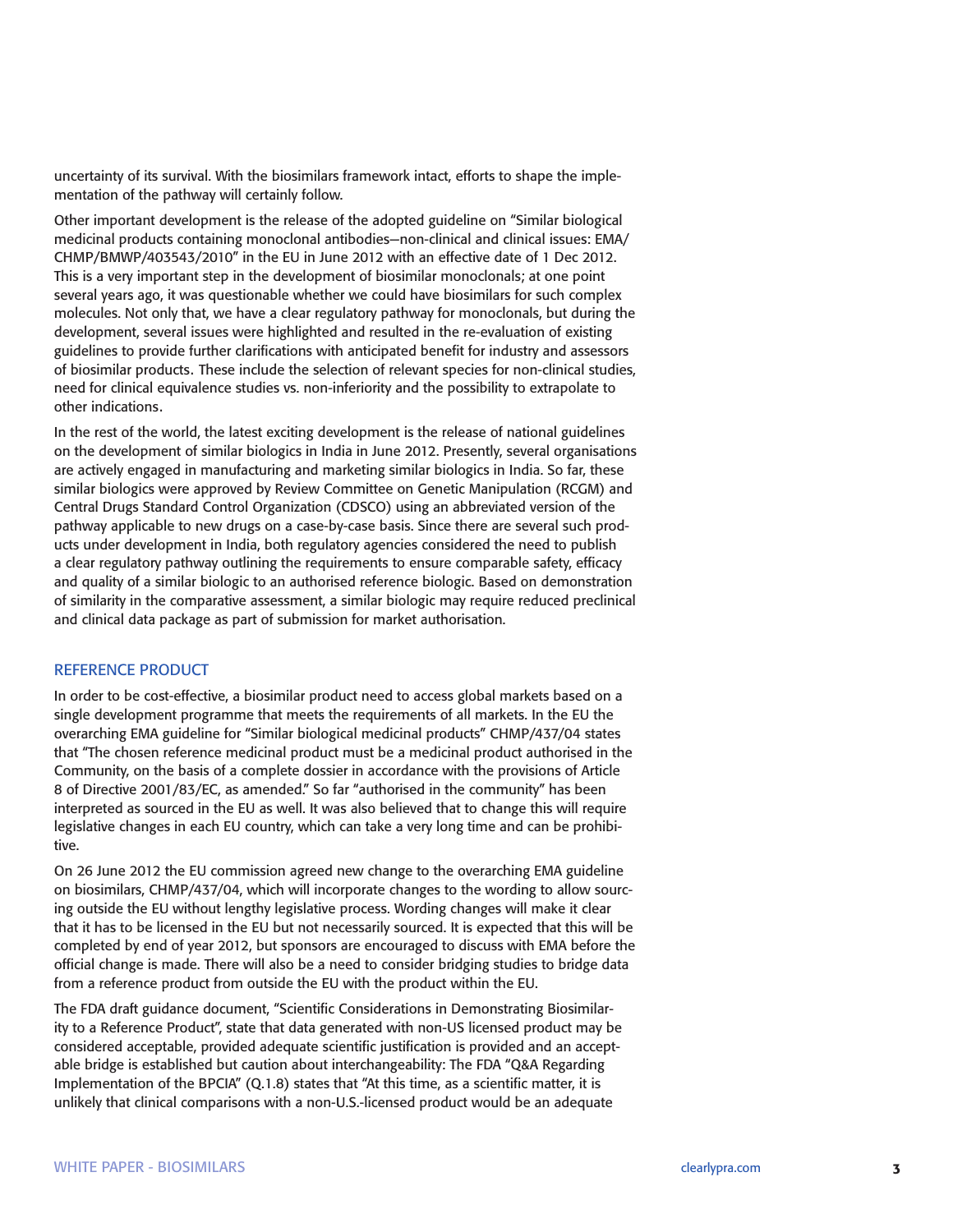basis to support the additional criteria required for a determination of interchangeability with the U.S.-licensed reference product."

Japan requires reference product to be locally sourced, and so far there are no indications if they will change their position, although there is considerable pressure on them to align with other regions.

The rest of the world will accept non-locally sourced reference product with appropriate scientific justification.

Overall there is harmonisation but this is still to be tested. There are still several open questions: can we mix sources? What do the bridging studies look like and will all regions accept the same bridging study?

# DO WE HAVE A PATHWAY FOR ONE GLOBAL PROGRAMME FOR ALL REGIONS?

Despite progress, we are still a long way from harmonisation. In the current environment, the risks of a global programme meeting all the regional requirements are high, with many elements that are still unclear and can potentially hinder globalisation:

#### GUIDELINES:

None of the guidance documents are descriptive. Instead, agencies will ordinarily provide feedback on a case-by-case basis on the components of a proposed product development program. This could potentially introduce differences in advice which is further complicated given the level of expertise differs from region to region.

#### REFERENCE PRODUCT:

On the surface it appears that all regions are moving towards the same target, but until this is tested one must be cautious. There is no agreement across regions on what is an acceptable bridge and acceptable parameters if reference product is sourced outside "own" region. Furthermore the approved formulation and/ or presentations of the reference product may vary globally.

#### STUDY DESIGN *Sensitive model:*

All regions recommend the use of the most sensitive disease model for testing biosimilarity. The most sensitive model could be an indication not licensed globally. Would Agencies accept such an approach? EMA guidelines suggest so, but other Agencies are silent on this topic. Furthermore the FDA states in the guidance documents that similar study populations (across clinical programmes) are essential for supporting the constancy assumption. This can be interpreted as "repeat" of the originator pivotal studies in populations that are not necessarily the "most sensitive model".

#### *Similarity:*

Different Agencies have still differing views on how to measure "similarity" through endpoints and equivalence margins leading to inflation of patient numbers and/ or duplication of studies. Although it is clear from EMA and the FDA that the aim is to establish not patient benefit (this has been established already by the reference product), but rather biosimilarity, there can be differences of opinion on what is the most appropriate endpoint and the acceptabil